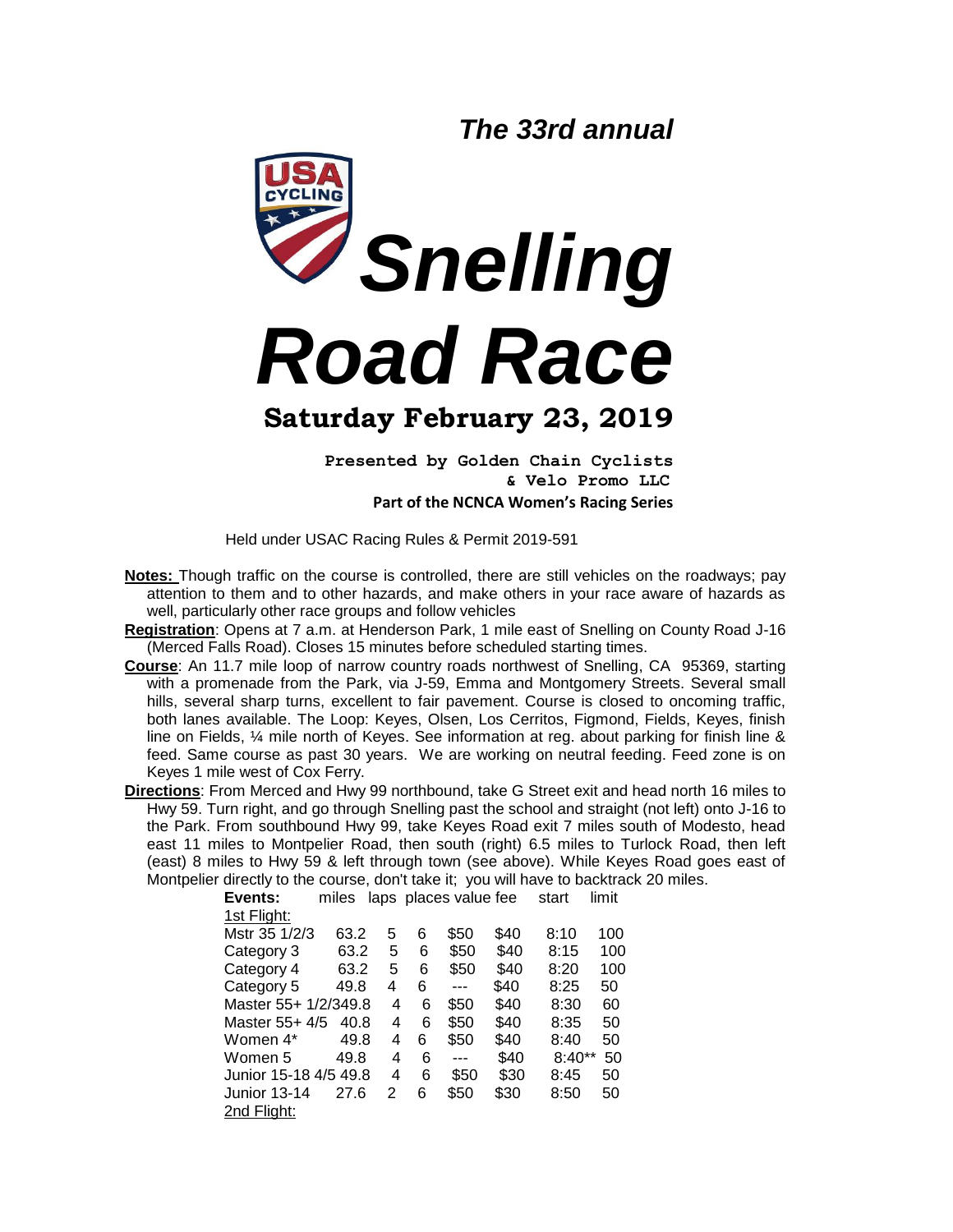Cat. 1/2/Pro 86.6 7 10 \$200 \$40 12:15 130 Mast 45+1/2/3 63.2 5 6 \$50 \$40 12:20 100 Women 1/2/Pro 63.2 5 10 \$200 \$40 12:25 100 Women 3\*\* 63.2 5 6 \$50 \$40 12:30 50 Junior 15-18 1/2/3 63.2 5 6 \$50 \$30 12:35 50 Master 35+ 4 49.8 4 6 \$50 \$40 12:40 70 Master 35+ 5 49.8 4 6 ---- \$40 12:45 50 Master 45+4/5 49.8 4 6 \$50 \$40 12:50 70 \*includes Junior 15-16 girls and 17-18 girls (@\$27) with Women 4 or 5 race \*\* Snelling is part of NCNCA Women's 3 Spring Series and the NCNCA Women's 4/5 Spring Series. The 4/5s will be raced together with combined results for the series, but podiumed separately at the race

## **No second groups will be added; riders over the limit will go on waiting lists Prizes**: Will be merchandise, cash (\$150 minimum) and awards **How to Enter**:

 ---**via On-line** at [www.BikeReg.com](http://www.bikereg.com/) from now to February 17, 2019 for above fees plus on-line surcharge. From Feb 18-20 the fee on-line is \$10 additional. No on-line entry after 11:59 pm PST Wednesday Feb 20, though day of entry may still be available. You'll need to sign and date your entry form/release at race registration desk.

 **---By Mail**: You may still enter by mail, but if a group is filling, go on-line. By mail, send standard USAC entry form/release along with fee above (if Postmarked by Friday Feb 15 to Velo Promo/Snelling, 19780 Soulsbyville Road, Soulsbyville, CA 95372. For those postmarked after, add \$10. Note: indicate what category you are entering on check or form. Entries for several races in one envelope ok, but be sure to list race names on the outside. Envelopes without names of races on the outside may go to the wrong race. Mail in entries will not be processed until after the opening of online reg.

 **---At Race**: You may enter at the race, provided your event is not filled, for the above listed fee plus \$10.

 2019 USAC license required (available at race). One day licenses are available only for Cat 5, Master 5 or Women 5. Entry fees include \$1 NCNCA and \$4 USAC insurance surcharges. Numbers will be provided.

- **Credits**: Credit for another VP race will be given if VP is notified at [Tech@BikeReg.com](mailto:Tech@BikeReg.com) by 5 pm PST Wednesday 2/20 that you can't compete. No credit issued if you plan to enter another race instead; no cash refunds. No substitutions for cancellations. Send e-mail for credit to [Tech@BikeReg.com](mailto:Tech@BikeReg.com)
- **Champion Discounts**: Champions pay normal fees up front; Current NorCal/Nevada District Road Race Champions and National Road Champions will get a refund at the reg desk of all but \$4 per day if 1) their entry is received by the deadline above (otherwise they pay full fee, including late fee) and 2) they ride in the category they won the championship in (Master Champions may ride down in age, and ride for \$4, and Juniors may ride up. District jersey is not required
- **Rules**: Official follow vehicles only; closed course. Follow vehicles needed. Earn a free Velo Promo entry by providing one. Contact [velopro1@sonnet.com](mailto:velopro1@sonnet.com) to volunteer a week ahead of time (so that you can be registered and insurance can be issued), Park only where indicated on maps at registration. Though traffic on the course is controlled, there are still local vehicles on the roadways; pay attention to them and to other hazards, and make others in your race aware of hazards as well, particularly other race groups and follow vehicles. Bees can be an issue at this race. If allergic be prepared.

**Further info**: Available at (209) 533-4996, [www.velopromo.com](mailto:velopro1@sonnet.com) or [velopro1@sonnet.com](mailto:velopro1@sonnet.com)

Map of the Course: